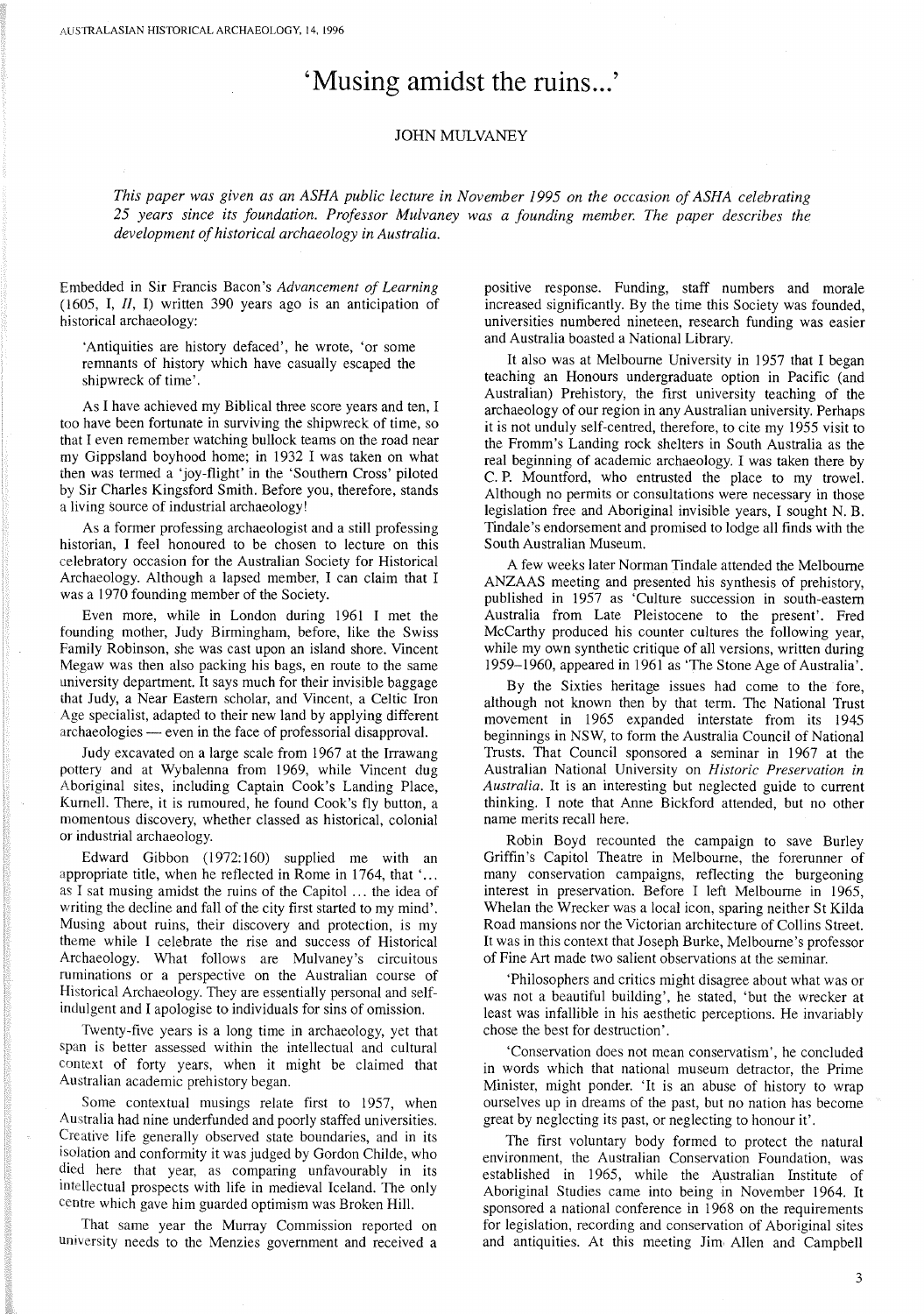Macknight presented papers, the first public appearance of Historical Archaeology (McCarthy 1970).

By that time South Australia (1965), Queensland and NSW had statutes aimed to protect Aboriginal sites (though with varying degrees of will and staff support); South Australia even aimed to protect historic places older than 1865.

The recovery of cannons in the Barrier Reef from Captain Cook's *Endeavour* prompted Federal action in 1970 to conserve them, so projecting Colin Pearson into the applied materials conservation area. This was just in time to have facilities and expertise to deal with the Western Australian Dutch shipwrecks in the early seventies.

It was the McMahon Liberal-Country Party government which, in 1971, appointed Peter Howson as Australia's first Minister for Arts, Aboriginals and the Environment. He was a junior minister covering the portfolios of three junior ministers  $today - so$  what is new? One may be cynical, but Howson's appointment, like the creation of an Australia Council in 1968, signalled growing cultural awareness. The frenzy of the Whitlam era therefore cannot be understood without the previous decade of concern for what Whitlam termed 'heritage'. It was this intellectual milieu which also witnessed the emergence of this Society.

When I attempted to teach and research Australian prehistory in the fifties I had to clear the air by writing the 1961 critique. There were so many muddled fringe papers, assertive stone tool collectors and amateur digs that factual data was at a premium. Those papers lacked research design or theoretical framework. But these times were free of models, middle range theory and all the mandatory paraphernalia of today's research. Indeed, to consult the problems which I posed for solution, as I framed them in a paper for the inaugural AlAS meeting in 1961, is to read an exercise in simplicity (Sheils 1963:472-3; Mulvaney 1964). At least they were propositions posing questions for which fieldwork was to provide answers. They were not mere data-collecting exercises.

Evidently nobody published an equivalent initial review of problems and prospects in the relevant literature of Historical Archaeology. Possibly there was nothing to read, although I suspect that a narrow definition of the scope of historical archaeology and an understandable ignorance of Australian history by immigrant archaeologists explains this neglect in part. This blurred vision of relevant works of architects, engineers, and historians so that they were dismissed as having little to offer archaeologists.

Even in Britain, Historical Archaeology was a latecomer around 1955. Both Angus Buchanan (1972) and Arthur Raistrick (1973) termed their discipline Industrial Archaeology and restricted it to accurate observational and descriptive records, even nostalgic, but written with deep concern that monuments should be preserved. It was then a largely excavation-free discipline. Definitional debates also occurred in Australia, but full marks to the founders for their wisdom in terming it Historical Archaeology and including excavation within its purview. However, a full exposition of its scope awaited Graham Connah's splendid overview of 1988.

It is interesting to reflect on two aspects of the infant discipline. If the useful bibliography in the two first volumes of *The Australian Journal of Historical Archaeology* (1983-1984) is a guide, they imply a confined outlook. Few references are listed earlier than 1966, while books offering bridging ideas or investigative potential are not included. I suggest that these included Geoffrey Blainey's *Tyranny of Distance* (1966), Geoff Bolton's *A Thousand Miles Away* (1963), Cox and Stacey, *Building Norfolk Island* (1971), and I even add my own *Prehistory of Australia* (1969).

It is interesting to reflect on contrasting attitudes to fieldwork in this land full of returned diggers who knew not how to dig. When I edited the first edition of the AlAS Manual,

*Australian Archaeology* - *a guide to field techniques* in 1968, I omitted advice on how to excavate, and even included arguments against the enthusiastic public undertaking excavations, as likely to encourage more digging than professions could supervise or publish. Historical Archaeology was involved in large scale public participation exercises from the outset. Perhaps neither policy succeeded in achieving site protection and full publication.

To judge from the broad and optimistic approaches of prehistorians, as reflected in the pages of *Mankind* during the sixties, the objectives of the founders of historical archaeology were more pragmatic and locally orientated. The more mundane recording of artefacts and uncovering of places seemed the purpose canvassed in the early Society newsletters. While my generation of prehistorians moved around the continent, allegedly cowboy archaeologists, the Society's *Newsletters* provide useful advice on the identification, catalogue and preservation of objects. A progress report in October 1970 sought 'the encouragement of nineteenthcentury artefact studies by members', together with 'the collection and recording of miscellaneous information sent in by members on sites, documents or artefacts', as Society objectives.

The first *Newsletter* promised advice on clay pipes, nails, bottles, transfer-printed earthenware, and other items. All essential knowledge, of course, the springboard for major projects leading to wider horizons and problem-oriented research. In their essentials, in my opinion, the Society virtually adopted the British approach to Industrial Archaeology, but applied the principles more to the products of industry than to the mills, potteries or other surviving relics above ground; only here excavation was directed to finding those objects.

By 1983 archaeologists were aware of these limitations. In his insightful article in the first number of the *Journal* Graham Connah (1983: 15) reflected that,

It seems to me that Australian historical archaeology is in many ways tending to become a stamp-collection exercise, painstakingly collecting and ordering information, simply because the relevant archaeological data contains so much that is intrinsically interesting, unusual, beautiful or even valuable.

Judy Birmingham and Dennis Jeans also conceded this interpretation in the same number of the *Journal (1983:4).* They noted that 'there is little sign of the explicit problemoriented approach', characteristic in the USA, and gave reasons why 'model-testing as opposed to straightforward descriptive investigation' was important. Regrettably, in my opinion, the rising pre-eminence of the environmental impact statement as employer has meant that most fieldwork remains at the "let's go and see" level. Frequently that data is contained in unpublished reports, but seldom analysed and published with rigour, because consultancies do not cover those costs. Even so, I acknowledge that many non-salaried consultants do publish. Brian Egloff (1994:3) reports that about 80 per cent of 93 articles in volumes 1-9 of the *Journal* were contributed by authors who hold no academic position. Perhaps the record of historical archaeology consultants is better than that of prehistoric archaeologists.

At least today nobody except developers question the validity and practice of historical archaeology. Even though only a handful are in academic employment, term it what you may, it is embedded in cultural resource management and students are turning towards its study in departments formerly dedicated to prehistory. Yet, this acceptance applies neither to the terminology nor to much of the practice of prehistoric archaeology in contemporary Australia. The sensible and nonracially biased term 'prehistory' is politically incorrect to many academics and Aborigines, while the acceptance by

4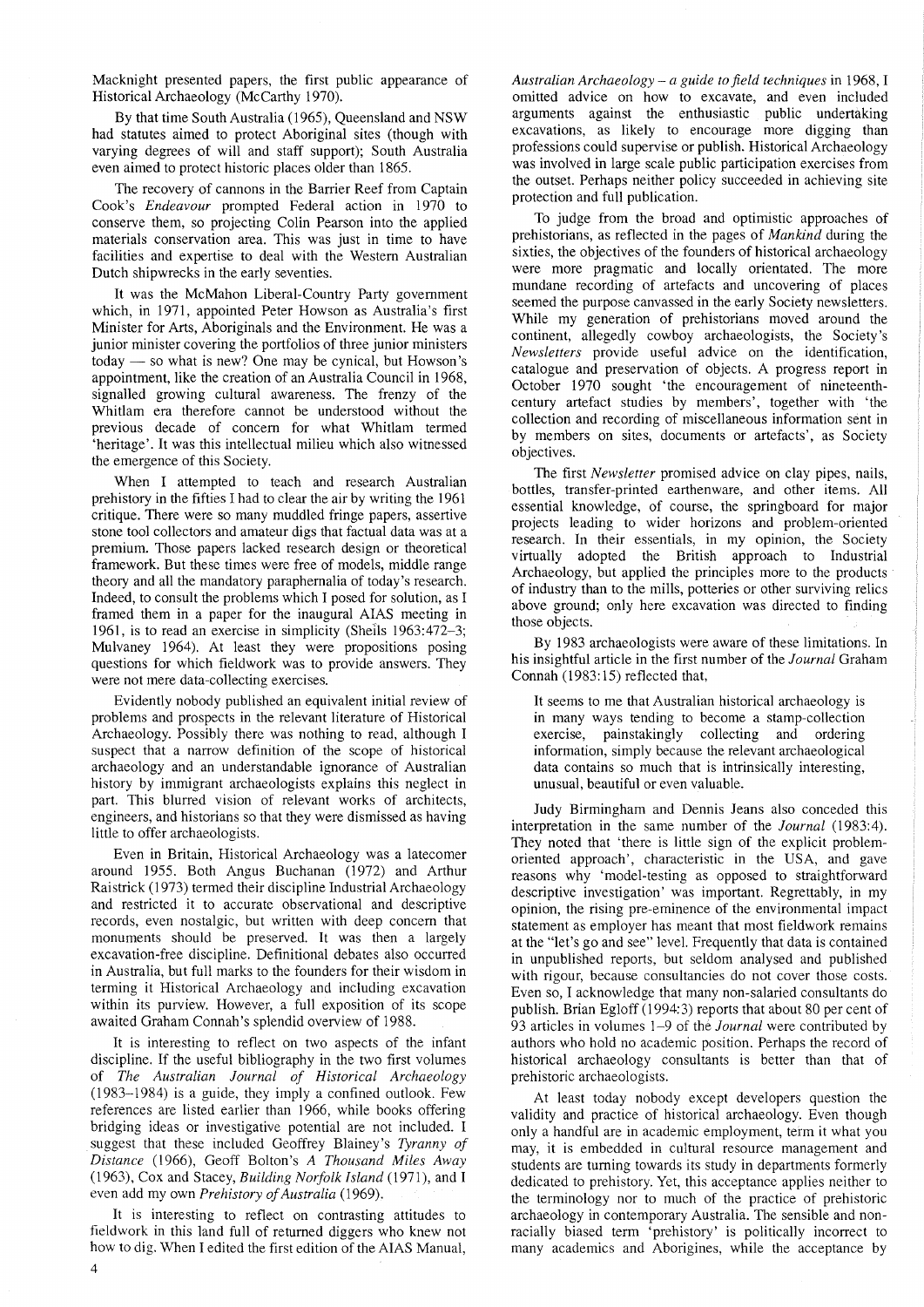academics that Aboriginal people **own** their past, rather than being its **custodians** has drastically reduced the appeal of prehistoric research.

That all said, I tum now to what might be termed the prehistory of historical archaeology, a phenomenon in which I may claim to have been involved. I was not present, however, at the first token excavation, when on 4 January 1803, Matthew Flinders scrabbled in the sand in the search for archaeological information.

Flinders hoped to identify the people whom he presumed to be from Asia, who left plentiful debris on island beaches in the Gulf of Carpentaria. We know them today as Macassans, a generic term for eastern Indonesian trepangers. When he landed on the Cove Peninsula he again found 'traces of some foreign people' near three abandoned huts. An air of disappointment pervades his remark (Flinders 1814, 2:183), 'but they were empty and nothing was buried underneath'.

In my 1961 survey article I cited this 'excavation', observing that it may prove a 'most rewarding region for future archaeological fieldwork' (Mulvaney 1961:99). Reports by anthropologists Lloyd Warner, Donald Thomson and Ronald Berndt all testified to Macassan influences on the coastal population, while the National Geographic Expedition to Arnhem Land in 1948 enabled Fred McCarthy to collect potsherds, some erroneously identified as Chinese Ming porcelain.

In 1965 I was able to assess the situation myself on a lone three month traverse around the Arnhem Land coast. I located several trepang processing sites, evidence for Australia's first export industry. My most exciting experience occurred on Entrance Island at the mouth of the Liverpool River, where in a tiny excavation, I recovered pottery in association with charcoal. The major candidate for systematic investigation, however, was a series of fourteen hearth lines on a small peninsula at Anuru Bay.

Back in Canberra, I had a month in which to prepare the Crosbie Morrison lecture in Melbourne, though my subject was obvious. Arnhem Land had convinced me of the significance of combining historical and anthropological evidence with archaeology, if comprehensive knowledge of Indonesian contacts with Australia and their influence on Aboriginal societies was to be obtained. I quote my assertions from that 1965 lecture, because in the following year Campbell Macknight returned to Anuru Bay to commence research for his PhD. His major study (1976) added a new dimension to Australian history.

It is my contention that a deep knowledge of the trepang industry is the prerequisite to the understanding of the early history of colonisation in tropical Australia; but its ramifications extend further than that. Here I would make a plea to historians of the Southeast Asian region between 1750 and 1850, to leave those dreary wastes of colonial records and direct their attention to humbler sources, the better to comprehend the human populations involved (Mulvaney 1966:455).

I have berated historians on many occasions for ignoring archaeological sources, although this should not apply to Sydney historians like Ian Jack and others. When in 1981 the editorial in the *Bulletin* of the Australian Historical Association advised on the employment value of consultancies, I reacted, because I consider it morally and nationally rewarding that many archaeologists - historic and prehistoric — were active in the voluntary public arena before financial reward even was an option (Mulvaney 1982:4).

I read your article on Public History *(AHAB,* No. 28, September 1981) with interest. It is indeed time that the historians moved into the public forum, for prehistorians did so years ago. I regret, however, that it is economic necessity which appears as the current motivation. I find that so many historians have failed to grasp the moral or ethical need for them to take some public role. They have played little positive part in the National Trust movement, conservation issues or in the moves which produced the Hope Inquiry into the National Estate. This contrasts markedly with the prehistorians who moved into the Public arena in the past decade, despite their small numbers and the diverse calls on their time.

One notable omission from your report was the Hope Inquiry and the Australian Heritage Commission which resulted from it. It is this Commission today which, through the National Estate Program, has funded so much 'Public' research, including history. You refer to Port Arthur, which is a consequence of the AHC and pressure from *Prehistorians.* Norfolk Island is another example.

Jim Allen arrived at ANU around the same time as Campbell, but his thesis topic was undecided. Kangaroo Island prehistory was his likely topic, but he was destined for Port Essington. It happened in this way. All the historical sources for the Macassans referred to Raffles Bay and Port Essington as important trepanging harbours, while their contacts with the British settlements were close. While I was at Anuru Bay in July 1965, a CSIRO Wildlife survey was in progress on the Cobourg Peninsula, and my friend John Calaby surveyed Port Essington area. His enthusiasm for its ruins and his photographs made me regret that I had been unable to visit there.

When discussing possible topics with Jim Allen over a beer in the Staff Club, I mentioned Port Essington as a possibility and that clinched it. As we were a Prehistory department, however, the Aboriginal contact situation had to be emphasised. So Jim Allen and myself spent seventeen thrilling days of discovery there in 1966, ('Boys Own' language being appropriate). I trust that Jim writes the full saga of the Port Essington settlement, if not of our exciting time there.

When Jim Allen subsequently needed to consult overseas records and archaeological collections, I sought permission for his trip from the enlightened Director of the Research School of Pacific Studies, Sir John Crawford. He approved this precedent, for this was the first occasion when an ANU doctoral researcher was granted leave, including salary and some costs. As an historical archaeological aside, Sir John's nephew, Ian Crawford, was then undertaking research on the Macassans on the Kimberley coast for his London doctorate. A spin-off from these Arnhem Land projects reflects the value of interdisciplinary contacts. I enthused about the activities to Geoffrey Blainey, who incorporated the concept of limpet ports and other matters in the *Tyranny of Distance* (1966). He later was an examiner of Allen's thesis.

The landmark event of the I970s for heritage issues must be the 1973-74 Hope Inquiry into the National Estate, for so much flowed from it. An interesting pointer to those times, however, was the omission of any archaeologist or historian from that committee. Indeed, professional historians were notable for their disinterest in the Inquiry. No historian or university history department is listed in the report as giving evidence. It is to the credit of this Society that it made a submission, as also did Judy Birmingham. Robert Edwards and myself had considerable contact with the committee on behalf of AlAS. Isabel McBryde also was active.

Only two of almost 400 pages of the Report were devoted to historic sites, defined in our sense, noting that some had archaeological significance. It recommended 'a national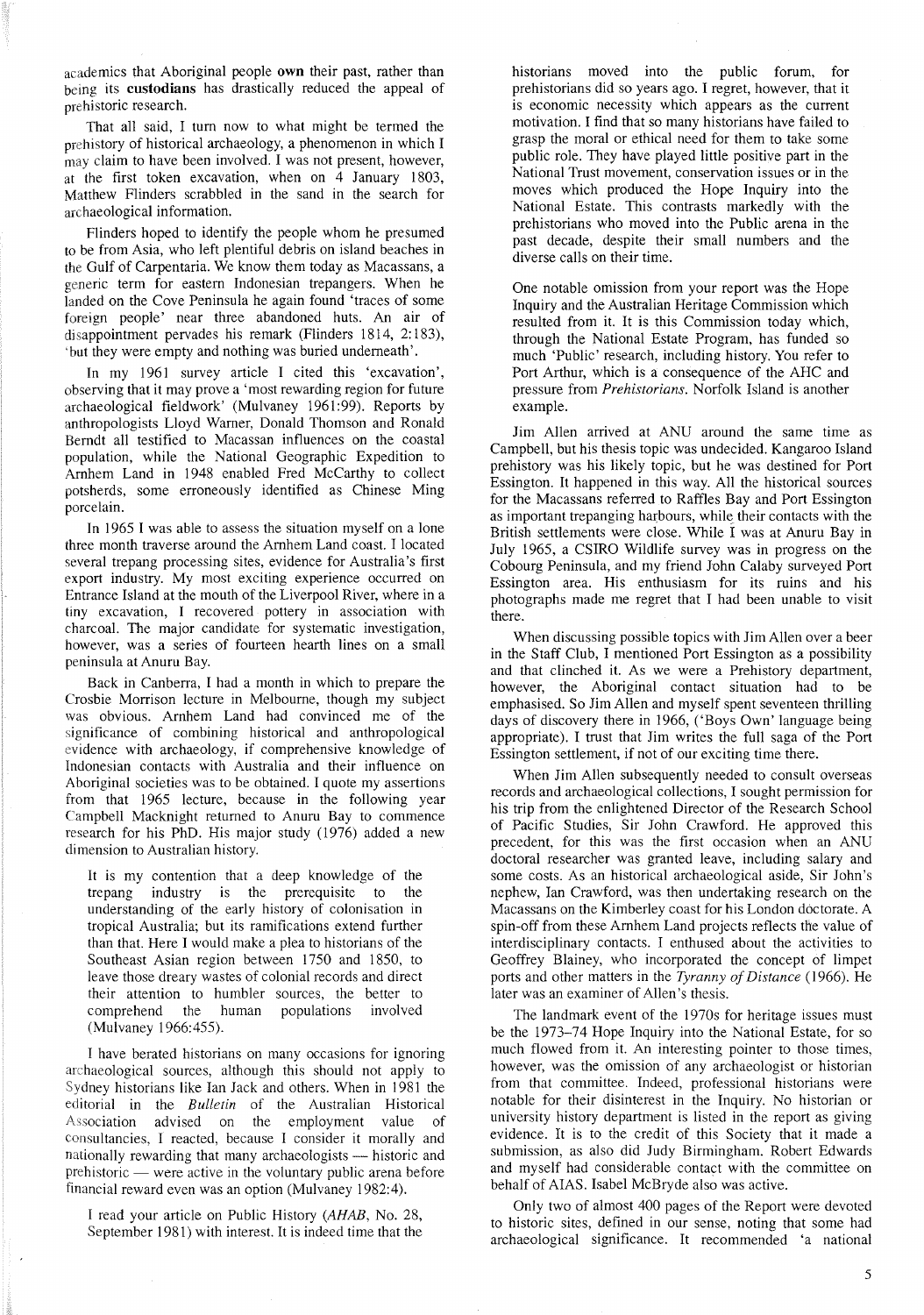inventory of Historic Sites', calling upon the States to introduce legislation to protect them (Hope 1974: 175-6, 340).

When I was in Melbourne in August 1974, a chance encounter with a committee member, David Yencken, was to influence my own career and, I believe, assisted the cause of Historical Archaeology. I explained to Yencken that because of lack of input from historians, historical and archaeological places other than Aboriginal risked being underestimated by the Inquiry (as indeed they were). I had never met Yencken previously and was unaware that he was the prospective Chair of what then was being called the Interim Commission of the National Estate, later the Australian Heritage Commission.

Yencken's response was immediate. He asked me would archaeologists arrange a meeting on Historical Archaeology and the National Estate if funding was provided. My response also was immediate. In little more than three months, with the assistance of Isabel McBryde and Jim Allen that workshop involving 34 participants, was arranged for 7-9 December 1974. The grant was modest, so my wife and I provided the conference dinner at our home. It is relevant to quote from the letter of invitation which I sent to 39 persons (invitations were restricted to individuals rather than organisations, a matter which ruffled some institutional feathers):

Although a non-expert in historical or industrial archaeology, the destruction of sites, particularly rural ones, has long concerned me. Sites which have archaeological significance do not always attract the attention of local societies or the National Trust, for little may be observable above ground. In discussions with others, particularly Jim Allen and Isabel McBryde, I find they have similar worries.

My aim in writing to you is to invite you, as convenor, to participate in a discussion or 'workshop', where a number of concerned peoples could hammer out a list of important sites, and other suggestions, which could be submitted to the National Estate Committee for its consideration. I am envisaging sites which are not household words, and whose significance only persons such as those at this meeting are likely to comprehend. I believe that it is urgent that we should make submissions at the earliest opportunity.

A comprehensive inventory and check list of places and their classification into categories and themes was developed at the meeting. A Project Coordination Committee was approved both by that meeting and by the Interim Committee of the National Estate. This group of eleven included Judy Birmingham, Anne Bickford and Jim Allen. It met several times and advised the Interim Committee on various matters. Jim Allen was responsible for producing the 150 page *Report of the Project Coordination Committee on Historical Archaeology,* delayed until February 1978. Unfortunately, it was never published.

It was frustrating to observe the reinvention of that wheel in 1993, when an Australian Heritage Commission consultancy was given the task to establish thematic categories and inventories of representative places for National Estate listing. I guess the cost of that enterprise was considerably larger than the enthusiastic voluntary and unacknowledged service performed by the group in the 1970s.

Historical archaeologists during the 1970s also challenged conventional wisdom amongst architects concerning building restoration versus preservation and conservation. In those prosperous times the vogue for restoration of old houses was booming. In a paper delivered in November 1977, Anne Bickford, the conscience of historical archaeology, quoted Ruskin, who said that restoration is destruction. She went on to state, 'I know of no restoration project in Australia where original parts of the structure have been left exposed, so that one can see what the original paint colours, and structural details looked like'. Architects, she continued, 'see themselves as arbiters of taste ... surely it is preferable to attempt to be more objective and to express the historical attributes of a building, rather than its special qualities as experienced by its restoration architect'.

We were unaware then that such pressures were to result in the 1979 Burra Charter. My own involvement in this process was unexpected and traumatic, because I felt obliged to assert principles similar to Anne Bickford's in the presence of the alleged offending practitioners.

The first occasion arose in Hobart during April 1975, when attending the Workshop on Building Materials Conservation. I was appalled to learn what architects and engineers intended to do at Port Arthur and what was in progress at Kingston, Norfolk Island, under the name of restoration. One proposal was to demolish Port Arthur's huge penitentiary and rebuild it. At Kingston, most houses, no matter what their current state of disrepair, were being restored as virtual Georgian clones without any archaeological input. The draft minutes of that meeting summarises my reaction:

Professor Mulvaney emphasised that those involved in the restoration work on Norfolk Island should consult with archaeologists as a large amount of historically valuable data could be included in the deposit of the remains. He added that no major monument should be touched without careful consideration of the more appropriate aesthetics, that is, in some cases, it might be better to conserve a ruin than to reconstruct a building.

I joined the Australian Heritage Commission in 1976, and as a Commissioner visited Norfolk Island late in 1977. Despite the 1975 Workshop, restoration had continued its archaeologically destructive path. I was confronted by yesterday's bulldozed devastation of the archaeological deposit surrounding the ruins of the crank mill at Kingston. It was intended to 'restore' that structure to provide housing for a museum. Its successive uses as a store, mill and whaleboat shed were being ignored, while all clues from archaeological investigation had been obliterated, even though the architect wanted to trace the sequence of building which was the objective of the trenching (Mulvaney 1978a).

My photographs sufficed to have the Administrator recalled to Canberra; the project was terminated; Jim Allen and Jane Lennon were sent to provide advice on future developments at Kingston.

The foundation of Australia ICOMOS followed in 1978. At the inaugural Beechworth meeting the Heritage Commission invited me to traverse the restoration/preservation theme (Mulvaney 1978). It annoyed architects present and as an enthusiastic amateur I possibly overstated my case. Criticism, however, was surely overdue. Since that time, with the advent of the Burra Charter (then accompanied by grumbles and dissent), I suspect that architects, historians and archaeologists have learned to work together better and with mutual benefits.

By about 1980 it could be said that historical archaeologists and their disciplinary kin had reached a critical mass. They played a prominent role in Australia ICOMOS, in framing the Burra Charter and in the affairs of the Australian Heritage Commission, assisting the nomination process which proceeded so rapidly (even with undue haste) that the massive *Heritage of Australia* register volume was published in 1981.

Consider the situation around this period. Graham Connah and his colleagues in 1978 published their report on *Captain Richards' House at Winterbourne,* a landmark for its comprehensive and succinct presentation, its excellent illustrations and the promptness of its publication. The seven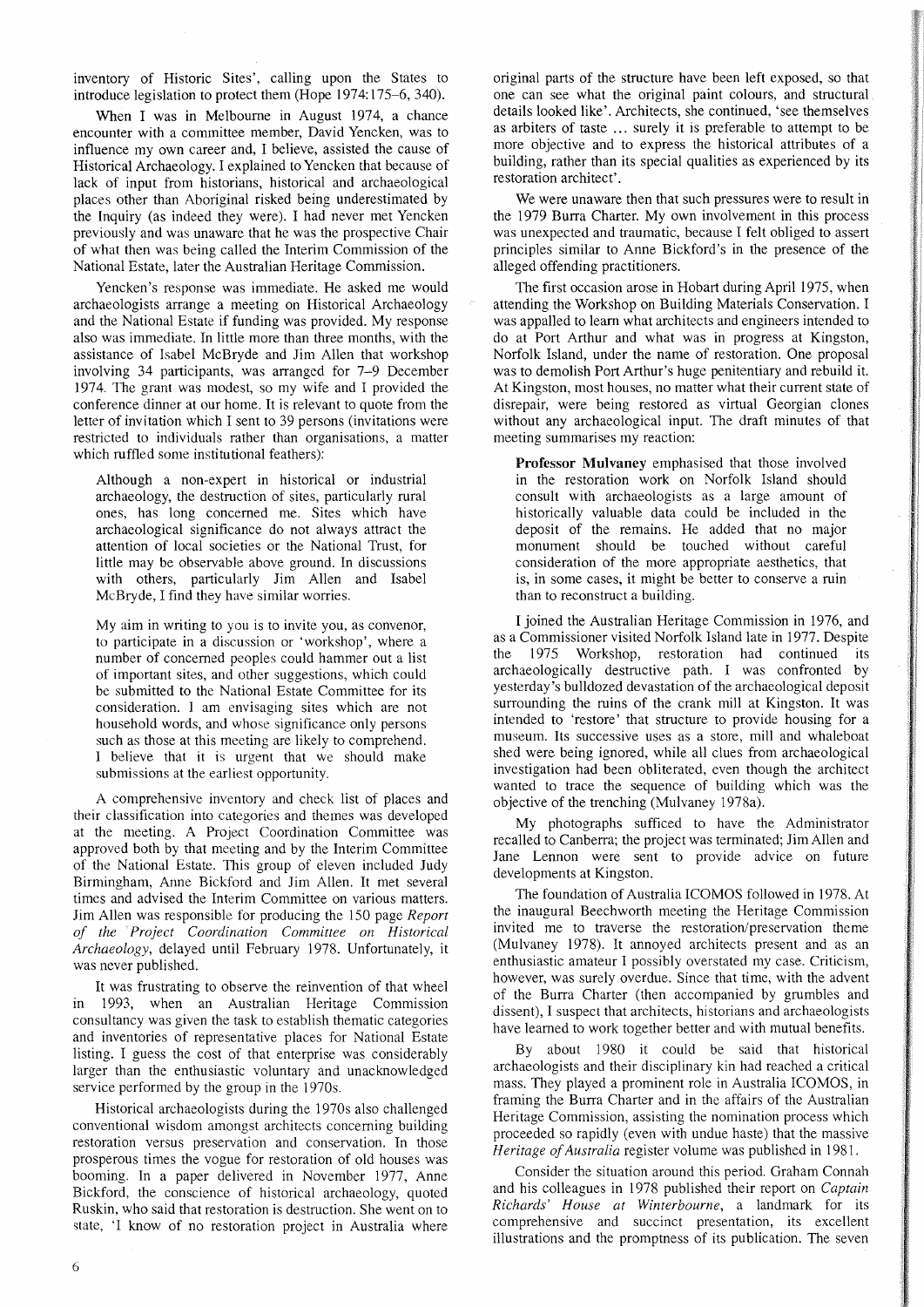years of funding for the Port Arthur project began in 1979, though effectively from 1981, with archaeologist Brian Egloff as director and Richard Morrison and other historical archaeologists in support. Michael Pearson obtained his doctorate for a regional study which treated as a unitary continuum Aboriginal and European occupation and their material manifestations which impacted upon the landscape. More comparable studies are needed. In 1979 Judy Birmingham, Ian Jack and Dennis Jeans published their lavish volume on *Australian Pioneer Technology, Sites and Relics* directed at a more general audience. Miles Lewis, an architectural historian, had published *Victorian Primitive* in 1977, based upon comprehensive fieldwork on early vernacular architecture. This was field archaeology in the British sense. So also was Peter Bell's ongoing field study of domestic architecture in north Queensland mining towns.

By this time innovative maritime archaeology and conservation of Dutch and other wrecks was at the cutting edge of research in Western Australia, amply testified by publications of Jeremy Green, Colin Pearson and Grahame<br>Henderson. Historical Archaeology often involving Archaeology often involving excavations had spread beyond NSW. Judy Birmingham had ventured to Wybalenna in 1969, although her report appeared in 1992. By 1980 research was ongoing at Port Arthur; in the ACT Jonathon Winston-Gregson excavated at Lanyon, with important consequences for the architect's planning and for historical interpretation; in Queensland Ray Whitmore championed the cause of engineering and mining heritage, publishing his history of *Coal in Queensland* in 1981; in Victoria, Peter Coutts conducted vigorous campaigns at several places, though not all readers were satisfied that the rapidity of his publication was prudent; meantime Jane Lennon provided balanced and insightful advice and administration; Eleanor Crosby excavated in the Northern Territory and this Society published her memoir on Fort Dundas in 1978, while Campbell Macknight's definitive Macassan book was published in 1976; in South Australia, C. St Claire-Johnson initiated a model historical engineering series on bridges.

Here then was the surge in interest which produced the progressive transformation of the original tatty *Newsletter,* from mimeographed pages through stapled cardboard covers to the glossy and well-illustrated journal of 1983 - thirteen years from infant to assertive maturity.

During the past decade or so a more reflective and critical approach has characterised historical archaeology. This is exemplified by the thoughtful social appraisal in Anne Bickford's 'The Patina of Nostalgia' (1981), critiques by Damaris Bairstow (1984), Tim Murray (1985) and Brian Egloff (1994), and Graham Connah's book (1988). I note with pleasure that Egloff cited my *Encounters in Place* (1989) when urging historical archaeologists to approach issues of relations between Aboriginal society and other 'outsiders' as I termed them. Since then, Judy Birmingham's memoir on Wyballena has appeared (1992), as also Tim Murray's Tasmanian research (1993). The large project being undertaken in Central Australia merits systematic input and dedication, for many sites are irreplaceable.

Just how much may be inferred about the consequences of racial exchanges is revealed in Carmel Schrire's imaginative and cogently written autobiographical reflections on South Africa. *Digging Through Darkness Chronicles of an Archaeologist* (1995) is a good read. In a model presentation for the general reader of the interaction between economic history, environmental conditions and racial interface, Schrire recounts her excavation at a Dutch outpost on Saldanha Bay. The outpost endured for sixty years from 1670, with drastic consequences for the indigenes.

During the years 1982-1984 environmental or cultural concerns were highlighted both in Australian politics and the

community in dramatic confrontations. The Tasmanian Dam dispute highlighted past and present environmental and cultural concerns on a canvas as broad as the landscape. In urban Sydney, society faced the choice on a city block between mindless tower block construction or the preservation of the site of First Government House. To the credit of archaeologists generally, in both issues they stood up to be counted for heritage preservation. Over a decade later it is ironic to consider that these great victories for common sense, environmental sanity and scientific responsibility have been so sidelined that the archaeological heritage of southwestern Tasmania, like Tasmanian forests, are prey to emotional and destructive forces. Those who fought the Sydney battle have been rewarded with a large pavement and the Museum of Sydney.

## **BIBLIOGRAPHY**

- AUSTRALIAN HERITAGE COMMISSION. 1981. *The Heritage of Australia: The Illustrated Register of the National Estate.* The Australian Heritage Commission, Canberra.
- BAIRSTOW, D. 1984. 'Historical archaeology at the crossroads', *Australian Archaeology 18:32-9.*
- BICKFORD, A. 1981. 'The patina of nostalgia', *Australian Archaeology* 13: 1-7.
- BIRMINGHAM, J. 1992. *Wybahenna: The Archaeology of Cultural Accommodation in Nineteenth century Tasmania.* The Australian Society for Historical Archaeology.
- BIRMINGHAM, J., R. 1. JACK AND D. JEANS. 1979. *Australian Pioneer Technology.* Heinemann, Richmond.
- BIRMINGHAM, J. AND D. JEANS. 1983. 'The Swiss Family Robinson and the archaeology of colonisations', *Australian Journal ofHistorical Archaeology* 1:3-14.
- BUCHANAN, R. A. 1972. *Industrial Archaeology in Britain.* Pelican.
- CONNAH, G. 1983. 'Stamp collecting or increasing understanding: the dilemma of historical archaeology'. *Australian Journal Historical Archaeology* I: 15-21.
- CONNAH, G. 1988. *'Ofthe hut I builded', The Archaeology of Australia's History.* CUP Cambridge.
- CONNAH, G., M. ROWLAND AND J. OPPENHEIMER *1978. Captain Richards house at Winterbourne: A study in historical archaeology.* Department of Prehistory and Archaeology, University of New England.
- EGLOFF, B. 1994. 'From Swiss Family Robinson to Russell Drysdale', *Australian Archaeology* 39: 1-8.
- FLINDERS, M. 1814. *A Voyage to Terra Australis,* 2 vols. London.
- GIBBON, E. 1972. *The Autobiography of Edward Gibbon.* Oxford.
- HOPE, R. M. 1974. *Report of the National Estate.* AGPS, Canberra.
- LEWIS, M. 1977. *Victorian Primitive.* Greenhouse Publications, Melbourne.
- McCARTHY, F. D. (ed) 1970. *Aboriginal Antiquities in Australia AlAS,* Canberra.
- MACKNIGHT, C. C. 1976. *The Voyage to Marege,* University Press, Carlton, Melbourne.